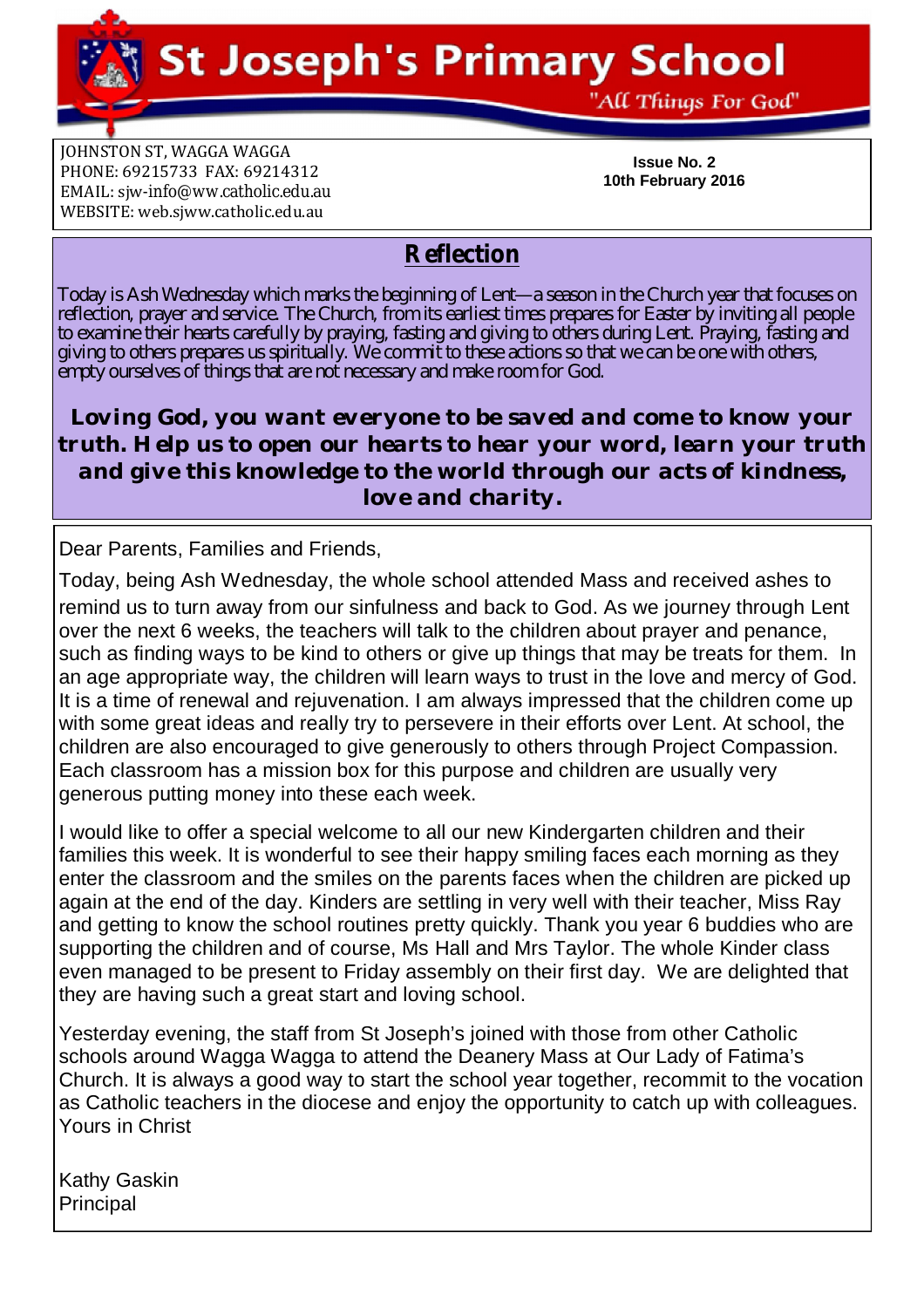# **Important Dates for Term 1 2016**

Monday 22nd Feb and Parent/teacher meetings Yr 1—Yr 6 Tuesday 23rd Feb Parent/teacher meetings Yr 1—Yr 6 Thursday 25th Feb Opening school Mass 9.15am Yr 6 assisting Friday 11th March Parent Welcome Evening-6pm Friday 18th March St Patrick's Day School Mass at Cathedral at 9.15am Yr 4 assisting Wednesday 23rd March Athletics Carnival K-6 Thursday 24th March School Easter Liturgy 9.30am Friday 25th March Good Friday Monday 28th March Easter Monday Friday 1st April Friday school assembly Yr 5 presenting 2.40pm Thursday 7th April School Mass at Cathedral at 9.15am Yr 3 assisting Friday 8th April Cross Country Friday 8th April Last Day of Term 1 Monday 25th April Anzac Day-public holiday Tuesday 26th April Diocesan School Conference—Pupil Free Day Wednesday 27th April Diocesan School Conference—Pupil Free Day Thursday 28th April First Day for students Term 2

| <b>Clothing Pool</b>                                                                                                                                                                                                                                                                                                                                                                                                                   | <b>Opening School Mass</b>                                                                                                                                                                                                                                                                                                                                                                                 |
|----------------------------------------------------------------------------------------------------------------------------------------------------------------------------------------------------------------------------------------------------------------------------------------------------------------------------------------------------------------------------------------------------------------------------------------|------------------------------------------------------------------------------------------------------------------------------------------------------------------------------------------------------------------------------------------------------------------------------------------------------------------------------------------------------------------------------------------------------------|
| We have lots of second hand clothes in our clothing<br>pool—especially jumpers and tracksuits. Please feel<br>free to call down at any time (except from 1pm to<br>1.50pm) and we can open the room for you.<br>We are looking for a volunteer (or two) to come and<br>organise the clothing as we have had to reorganise<br>the room to incorporate the musical instruments. If<br>you could spare an hour, we would love to see you. | Our opening school Mass will be held on<br>Thursday 25th February 2016 at 9.15am in the<br>Cathedral.<br>At this Mass all Year 6 students will be making<br>a school leaders pledge. The school captains,<br>vice captains and sports captains badges will be<br>blessed and distributed. We invite all our<br>families, especially the parents of the Year 6<br>students to join us for this celebration. |

## **From the Office—Christine Nielsen**

Thank you to the families who have already paid their school fees—this is much appreciated. If you would still like to pay by direct debit, the forms needs to be in by the latest tomorrow morning, Thursday 11th February.

Letters were sent home yesterday to all students who are on our Asthma register. Thank you to the parents who have advised us that their child no longer suffers from asthma. To date we have only received a few forms. It would be appreciated if parents could fill these out and return by Friday 12th February. If your child has recently been diagnosed with asthma or any other allergy, please contact the office and we will sent paperwork home with your child. It is very important that we know of all students who suffer from any allergies/illnesses so we can ensure that your child receives the appropriate medical attention as soon as it is

required.

We will also be publishing the St Joseph's Family Directory in the next few weeks. If you have changed your email address, residential address or phone number, please advise the school office as soon as possible so that we can publish the most up to date information for all our families. If you have any queries regarding your school fees or anything else, please do not hesitate to contact the school office.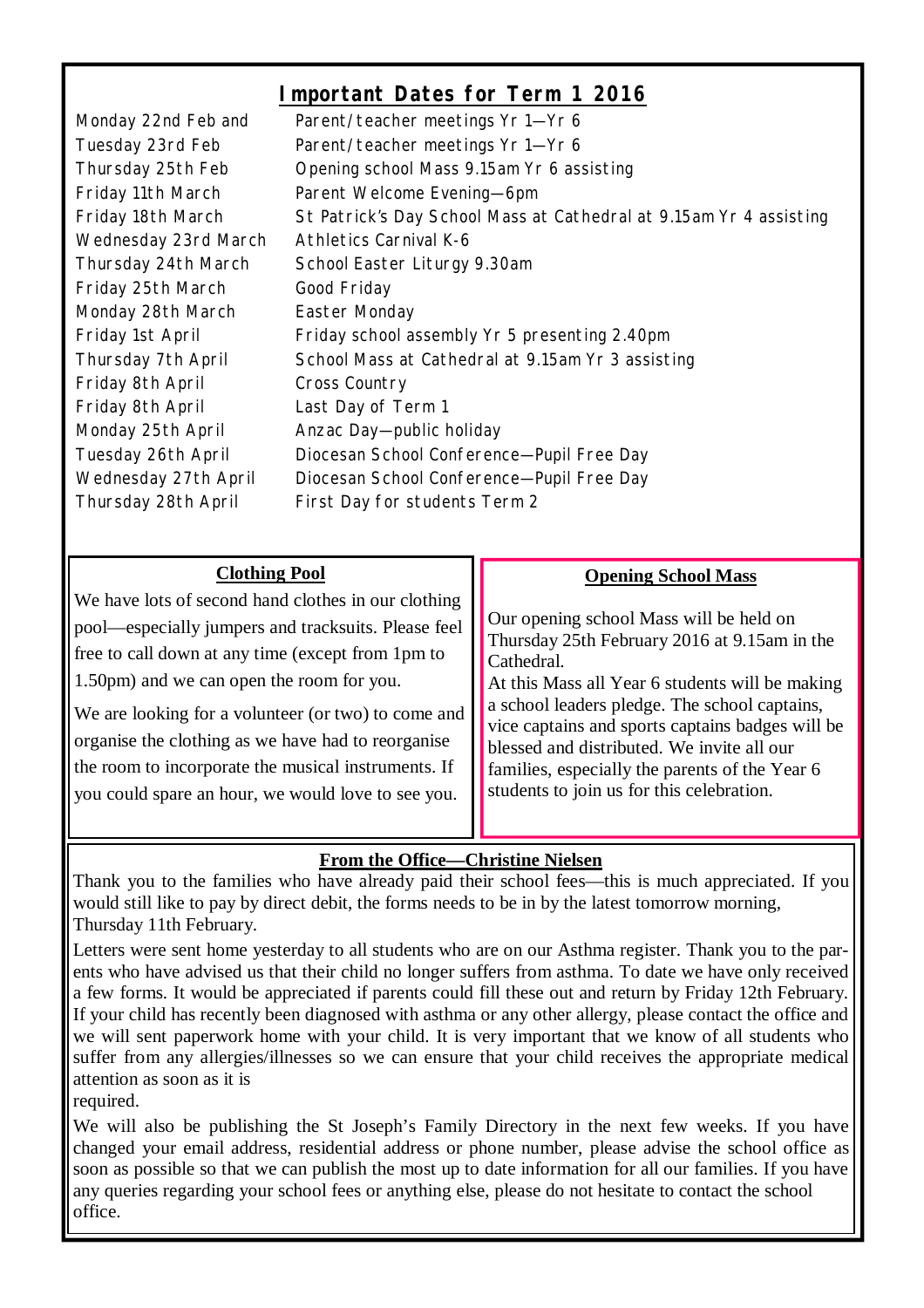# **From the Assistant Principal—Paul Spain**

A key element of success in any pursuit in life is having high expectations. These goals will drive an individual further and make them hungry to achieve what they have set out to accomplish. There is no shame in having high expectations. Many people share the belief that if something is going to be done it should be done well.

Do not hesitate to have high expectations of your child at school. This will assist them with their studies. What is vital however, is to ensure that these expectations are met with total support. A young person will more readily accept a challenge if they know they are supported.

All teachers have high expectations of their students. They set out to challenge the members of their class and then support and monitor progress in order to reach what is set for all students no matter their ability level. The teachers at St Joseph's communicate with parents and students what the established expectations are and provide regular feedback. A cooperative environment between teachers and parents will greatly assist with the achievement of the high expectations that have been

## **Tuckshop News**

Our tuckshop opened this week. Just a reminder to parents that ALL LUNCH ORDERS must be ordered using a paper bag. Please **include food prices** on the bag. Some parents are sending the order in an envelope and this creates more work for the volunteers as they have to rewrite the order onto a paper bag. The Tuckshop price list is available on our school website or a copy can be requested from the school office.

This year, Kathy Gaffney is going to work in the tuckshop on Fridays so only one volunteer will be needed on that day. This will ease the burden for our Friday volunteers. Kathy has been contacting all our volunteers over the break to see if they are willing to join the roster for another year. If you haven't worked in the tuckshop before and would like to help, we would love to add you to the roster. Just send an email to the school, call the school or contact Kathy with your preferred day on 0422493879. We have lost a few volunteers so desperately need some more to replace them. Please consider if you can help—even if it is only once a term.

## **Parent Teacher Interviews Monday 22nd February and Tuesday 23rd February**

Parent Teacher interviews for Years 1 to 6 will be held on Monday and Tuesday February 22nd and 23rd. Some classes will be holding all of their interviews on Monday 22nd whilst others are spreading them out over the two days. The purpose of these meetings are for parents to share important information regarding their child with the new class teacher.

# Bookings can be made at [www.schoolinterviews.com.au](http://www.schoolinterviews.com.au) using the following code **25K8S**

If you have trouble booking an interview, please contact the office and we will assist you in this regard.

# **Merit Awards Week 2 Term 1**

- Year 1S Erin Chu Senan Hackett
- Year 1J Lucas Huskisson Jodi Vinuya
- Year 2 Eilis Canny Isaac McCormack
- Year 3 Oliver Furnell Maisie Rumbachs
- Year 4 Izzy Dewar Joe O'Connor
- Year 5 Joshua Byrne Molly Huskisson
- Year 6 Sarah Bowering James Molloy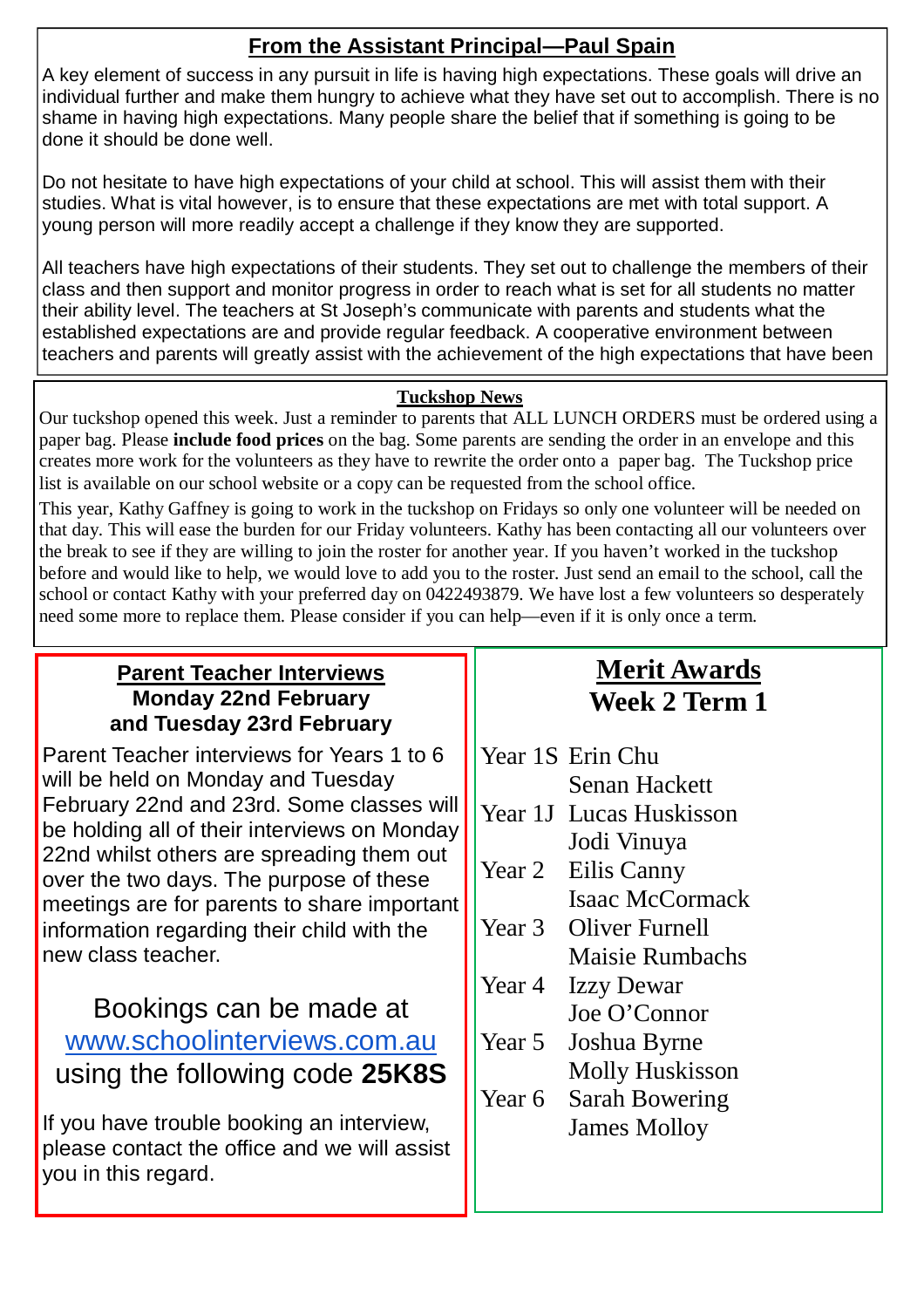#### **Catholic Inter-Primary Schools Band**

Rehearsals for the Catholic Inter-Primary Schools (CIPS) Band will commence on Wednesday 10<sup>th</sup> February at 8am in the Kildare Catholic College music room. The CIPS band is a collective of children from four Catholic primary schools: Henschke, Holy Trinity, Sacred Heart and St. Joseph's. Students may play violin, cello, flute, clarinet, saxophone, trumpet, trombone, euphonium, bass guitar, keyboard and percussion. No experience is necessary as lessons on an instrument can be arranged. At the conclusion of each rehearsal, students return to their schools on Kildare Catholic College's bus. This is a fantastic opportunity to take advantage of the terrific music tuition offered by Kildare. For more information, contact Robert Thompson or Amanda Hilton on 6925 3388.

#### **Extend After School Care**

A reminder that we have after school care each day from 3.10pm to 6pm. If you would like to use this service, please enrol and set up your online account at extend.com.au. PARENT PORTAL: extend.com.au



**SPEAKING OUT SCHOOL**  Speech and Drama Clear, fluent speech Improved self-confidence Public speaking Drama Imagination building Eisteddfods and exams Acting Group Classes for young actors No experience necessary Stimulate creativity and develop acting skills through character work, improvisation, monologues, movement, mime Regular performances

Contact Jill Tucker at [speakingout@bigpond.com](mailto:speakingout@bigpond.com) or Ph 69253063, 0428818740 for further details and enrolments.

#### **St Joseph's Primary School Skoolbag App**

We encourage our new families to download the Skoolbag app to their electronic device. We would like to draw your attention to the Parent eForms section of the app and in particular the Absentee Form. We would encourage parents to use this feature to report your child's full day absence to the school. Once you have put in the relevant details and pressed submit the school receives an email notification. If your child is away for one day, the 'away start date' and 'away finish date' are the same. Due to legal reasons, the absentee form can only be used for full day absences. If your child is late to school or needs to leave early, it is still necessary to come to the office and sign your child into/out of school using the partial absence form. Over the next few weeks we will update the school calendar and you will then be notified of upcoming events through the app.

[https://itunes.apple.com/au/app/st-josephs](https://itunes.apple.com/au/app/st-josephs-)primary-school/id957259355?mt=8 <http://www.skoolbag.com.au/app/admin/> parentinstructions.pdf

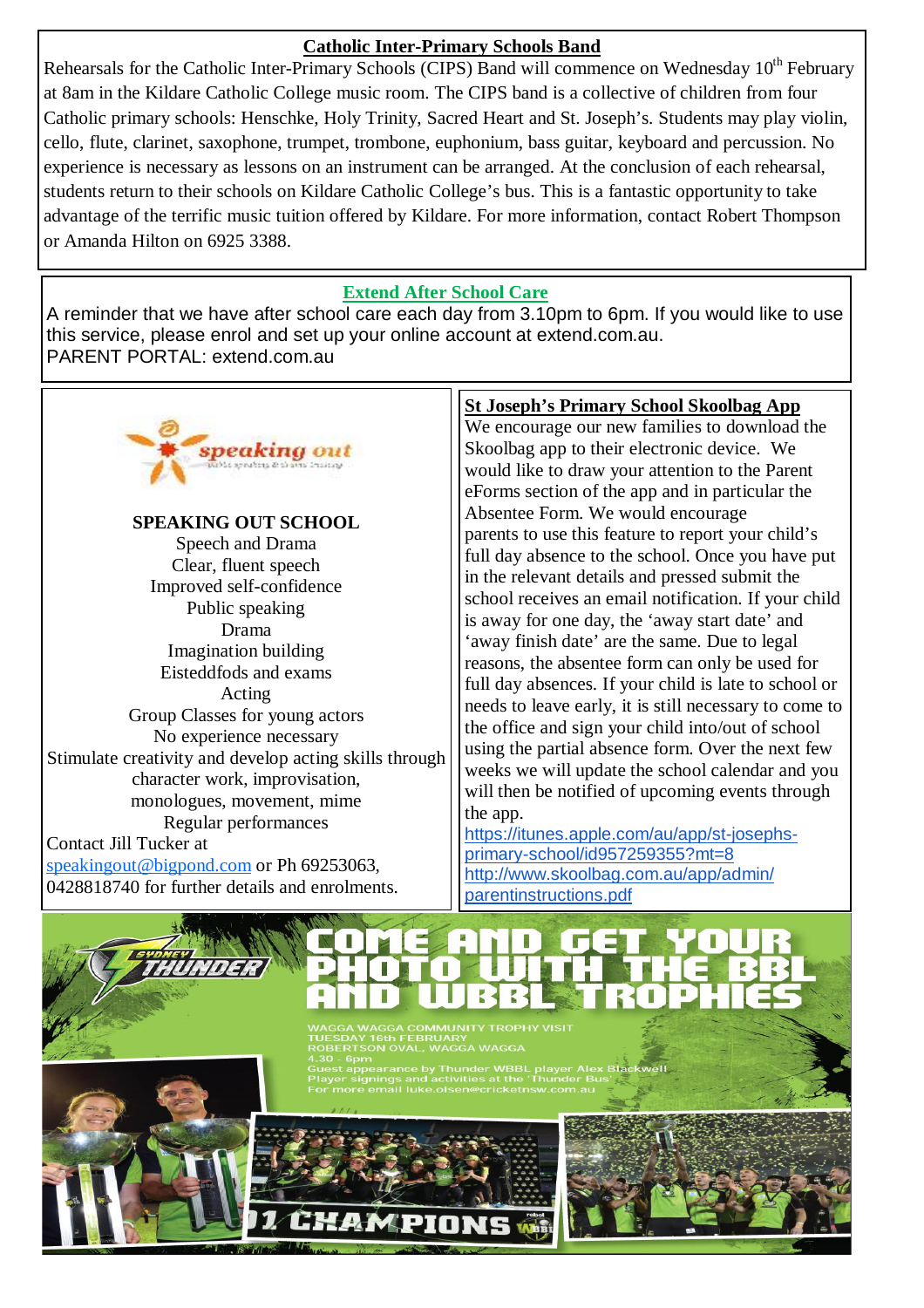

# **Extend OSHC at St Joseph's Primary School, Wagga Wagga**

Welcome back!

We hope you have had a fantastic summer holiday and are looking forward to the exciting opportunities that 2016 will bring.

We are looking forward to seeing lots of familiar faces at After School Care and to welcoming lots of new faces as well.

## **Existing Families**

Don't forget to manage your 2016 bookings.

Last year's bookings do not roll over so log on to the parent portal NOW to secure your bookings for 2016.

You can book for the entire term or year or even book specific dates.

### **New Families**

Enrol online – allow 24 hours

Enrolling is quick and easy! Simply set up your own account online via the Parent Portal. Please note it is government regulation that all children must be enrolled BEFORE attending an Extend service. For information on operating hours and fees for your school, visit your After School Care venue or school website.

Enrol now, pay later

The annual enrolment fee per family of \$20 is NOT payable until you first use the service. So why not enrol now so you can access the service later? It doesn't matter if you don't end up using the service, because you won't be charged.

Watch this space throughout the term for regular updates from our Extend team!

PARENT PORTAL: extend.com.au